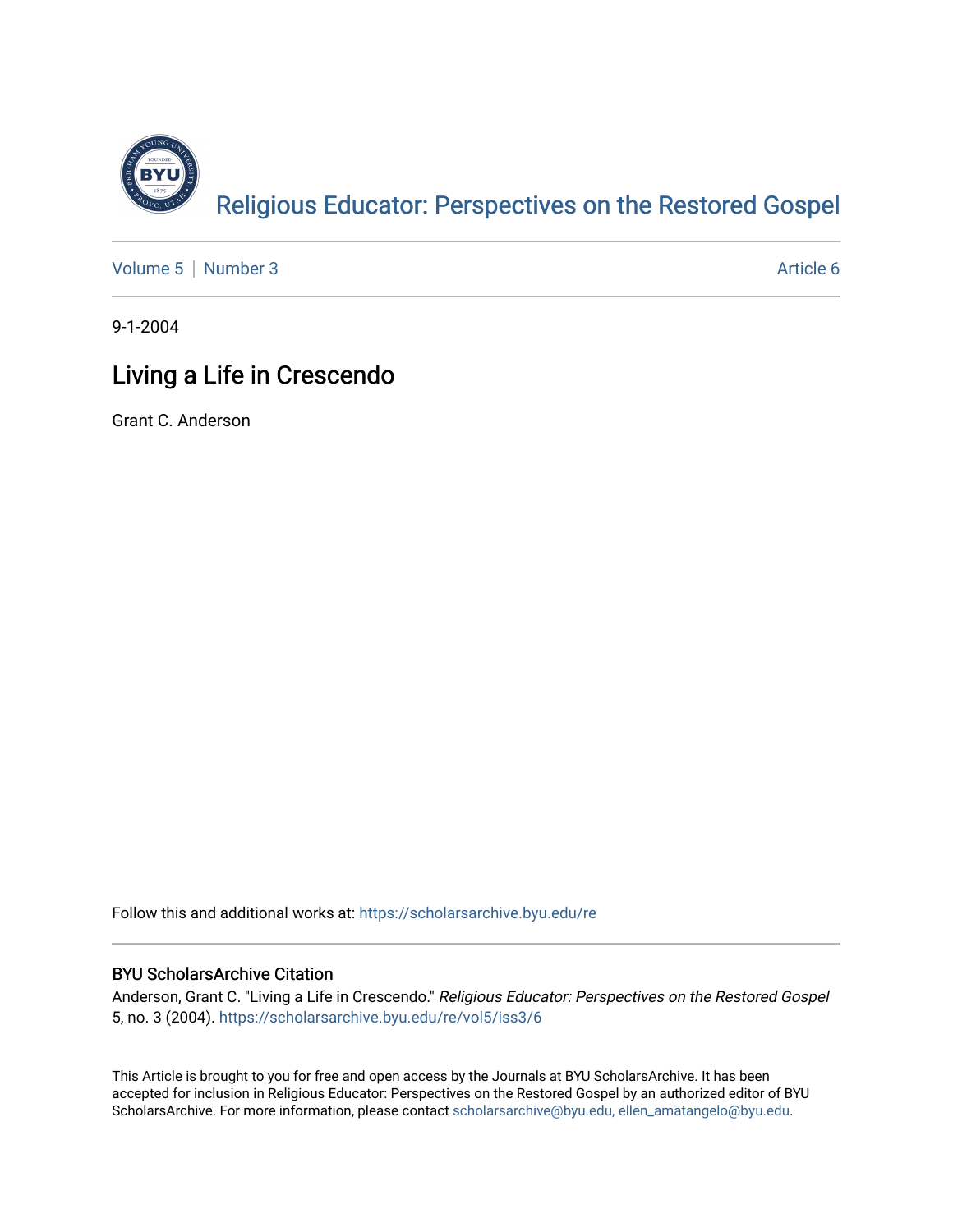## Living a Life in Crescendo

*Grant C. Anderson* 

*Grant C. Anderson is assistant administrator in the Church Educational is assistant administrator in the Church Educational System.* 

*This address was given at a CES satellite training broadcast on August 4, 2004.*

 A couple of months ago, my wife and I attended a concert that featured the orchestra from the high school in our community. Under the direction of a very dedicated and able music teacher, more than one hundred young people combined their talents to produce a program filled with beautiful and inspiring music.

 I am not a musician, but I was captivated that night not only by the music itself but also by the very process used to create that music. I cannot read the unique written language of music, so I was fascinated by these young musicians who could. Each one of them took a score of written music, translated the symbols on the page into sound by skillful action on his or her instrument, and wove together those sounds that, in ways I don't entirely understand, evoked feelings and emotions within me.

 I have asked those who can read music to explain to me what the written symbols mean. One of those symbols, I have learned, is called the "crescendo." The word comes from Latin and means "to grow or increase." This symbol tells the musician that the volume of the music is to be increased.

 I mention all of the foregoing as a preface to a statement that I would like to use today as the central message of my remarks. Using the crescendo as a metaphor, Elder Neal A. Maxwell said in a general conference address, "In case you hadn't noticed it, in the last days, discipleship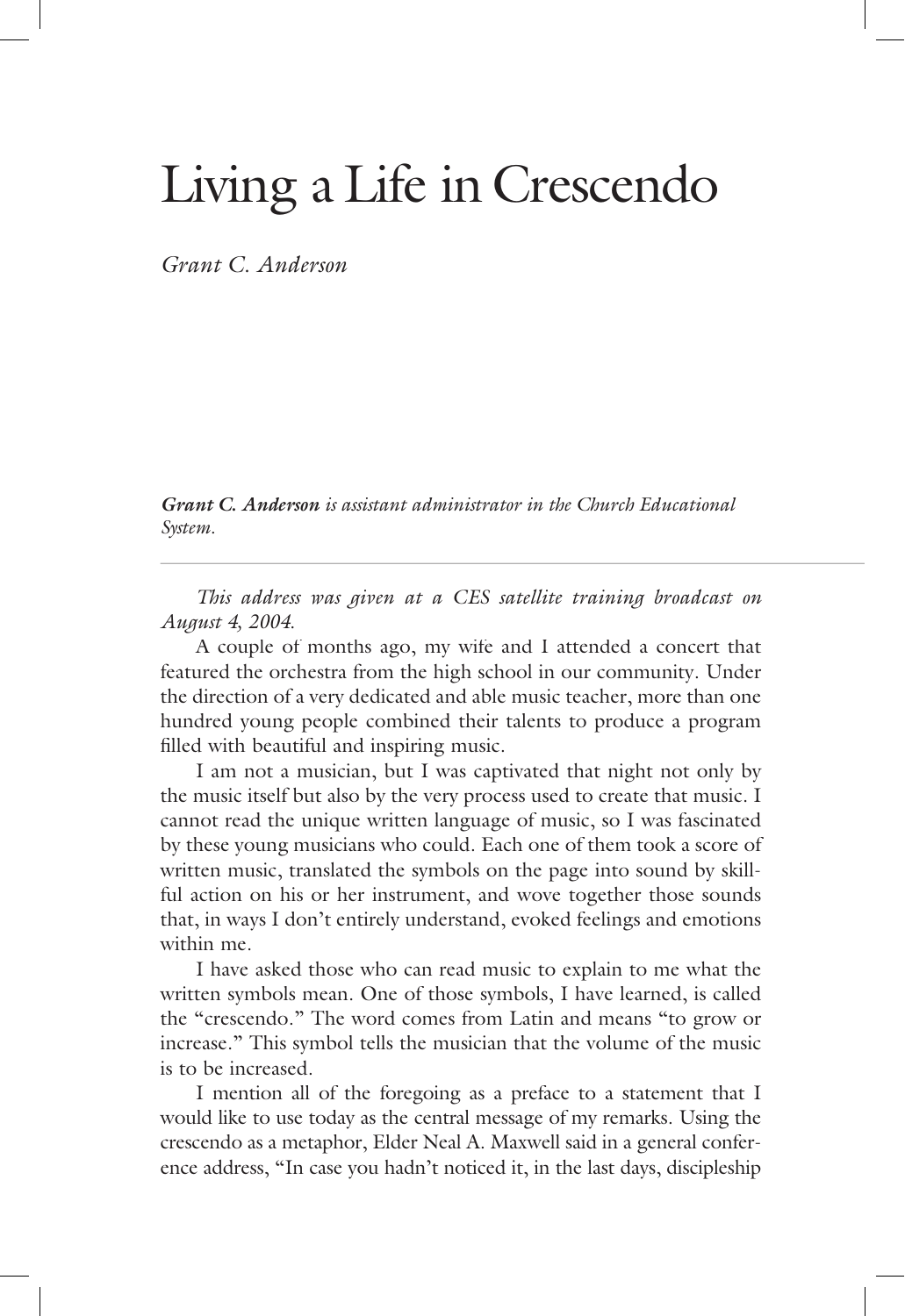is to be lived in crescendo."**<sup>1</sup>** And that is the essence of my message today: as disciples of Jesus Christ, our lives should be lived "in crescendo."

 But what does that mean? It obviously has nothing to do with getting louder as you get older. I offer as one possible answer a sentence from our *Administering Appropriately* handbook: "As individuals come unto Heavenly Father through Jesus Christ, they become more like the Savior in knowledge, performance, attitude, and character."**<sup>2</sup>**

 I would like to emphasize two things from that statement. First, becoming like Christ is the ultimate aim of living a life in crescendo. Second, that statement identifies four specific areas where each of us should be experiencing crescendo or growth. Those four areas are knowledge, performance, attitude, and character.

 The scriptures teach that the Savior Himself, as our exemplar, lived a life in crescendo. The scriptures record that "Jesus increased in wisdom and stature, and in favour with God and man" (Luke 2:52) until He eventually "received a fulness" (D&C 93:13). Speaking of Christ, President Gordon B. Hinckley said, "You will find your greatest example in the Son of God. . . . He was the great paragon of righteousness, the only perfect man ever to walk the earth. His was the wondrous example toward whom each of us might point our lives in our eternal quest for excellence."**<sup>3</sup>**

 Another example, according to Elder B. H. Roberts, was the Prophet Joseph Smith. Please note that the things Elder Roberts identified as evidence that the Prophet lived a life in crescendo center on these areas of knowledge, performance, attitude, and character.

 Elder Roberts wrote: "He lived his life, as I have said elsewhere, *in crescendo*, it grew in intensity and volume as he approached its close. Higher and still higher the inspiration of God directed his thoughts; bolder were his conceptions, and clearer his expositions of them. . . . He grew stronger with each passing day; more impressive in weight of personal character, and charm of manner."**<sup>4</sup>**

 We are assembled in various locations today not only as disciples of Jesus Christ but also in the common interest that we share as employees and spouses in the Church Educational System. As such, I would like to apply Elder Maxwell's statement to our particular circumstances. Not only should our lives as disciples be lived in crescendo but also, as religious educators and spouses in CES, we should live careers this way. And what does that mean?

 I know what it does not mean. It does not mean we climb through what some may perceive as a hierarchy of CES positions. It does not mean that over time we advance from small, unseen assignments to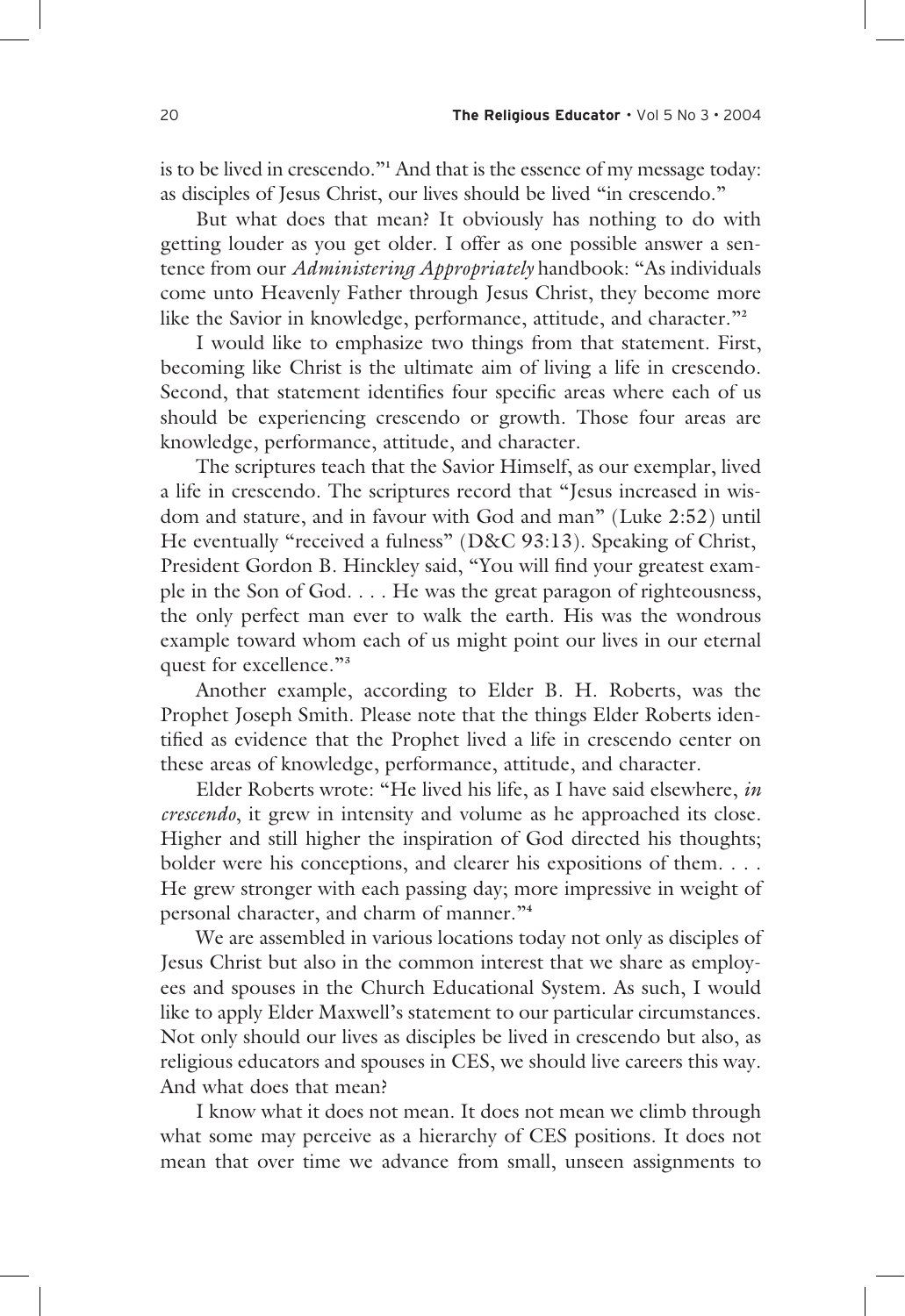large, visible venues. And it has nothing to do with growing name recognition. In fact, it may very well be that the only ones who truly know whether you are living a career in crescendo are you and Heavenly Father. Because so many changes in assignments and administrators occur in the course of a thirty- or forty-year career, chances are that no one else will see the growth that gradually takes place in an employee. So what does it mean to live a career in crescendo? The statement from the *Administering Appropriately* handbook that was referred to earlier applies here as well.

 First and foremost for us as religious educators, Christ is the ultimate and perfect standard by which we measure ourselves. Our objective is to become a teacher like Him. As professional educators, we should be good at what we do. I am sorry to say that I have, on more than one occasion, been guilty of pride because of my position as a professional teacher in the Church. For me, the antidote to that pride has always been to compare my teaching efforts to the Savior's. When I have done so, my pride has quickly vanished. His example as a teacher humbles me and reminds me that the sacred privilege of being called a teacher requires far more than employment in CES. Speaking of Christ as our standard, Elder Maxwell said, "He rejoices in our genuine goodness and achievement, but any assessment of where we stand in relation to Him tells us that we do not stand at all! We kneel!"**<sup>5</sup>**

 As mentioned earlier, the statement from the *Administering Appropriately* handbook refers to four specific areas in which I should be growing as a religious educator. Once again, those areas are knowledge, performance, attitude, and character. With those four principles or areas in mind, we should, in private self-evaluation, regularly ask ourselves if our knowledge and wisdom are increasing through study and righteous living. Is my performance as a teacher and as an administrator improving? Is my attitude more Christlike than it has been in the past? Is my character becoming more and more like Christ's?

 Now having said all this, I am sure that not one of us would disagree with Elder Maxwell's declaration that we live our lives in crescendo. But giving assent to the idea is, of course, far easier than actually doing it. We all face inclinations and tendencies that stand as obstacles between us and a Christlike life. One of the most difficult obstacles to our growth is recognizing and accepting the need to change—and accepting the pain that often accompanies change. Elder Richard G. Scott said, "To get from where you are to where He wants you to be requires a lot of stretching, and that generally entails discomfort and pain."**<sup>6</sup>**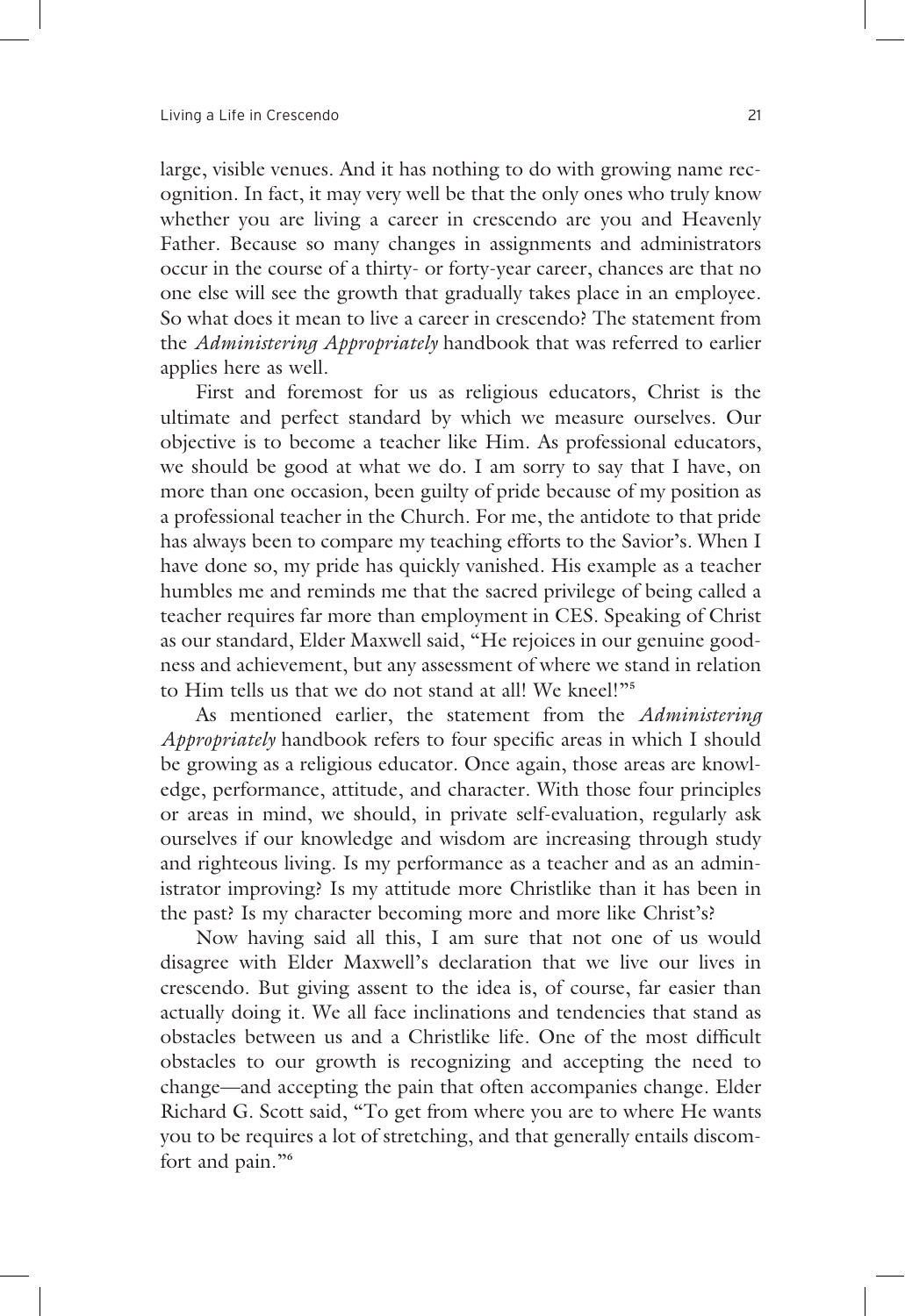It is a temptation in life, and even in a CES career, to find a place where we are comfortable and content. Familiar surroundings, people, tasks, and routines can offer a sense of security and, if we are not careful, can insulate us against change, growth, and diligence. The prophet Nephi warned, "Wo be unto him that is at ease in Zion!" (2 Nephi 28:24). And why is that so? In a general conference address, Elder Russell C. Taylor, a former member of the Seventy, said, "Progress is not created by contented people."**<sup>7</sup>** The message seems very clear: being too comfortable, too contented, and too unwilling to accept change—and the pain associated with it—can keep us from living a life in crescendo.

 I have encountered another obstacle that has kept me from living my life in crescendo. When presented with a new idea, procedure, methodology, or emphasis, I have caught myself saying something like this: "I have worked hard at trying to be a good teacher and have spent years honing my skills, and what I do in the classroom seems to work. What's being proposed or asked of me does not fit my teaching style nor my personality. Why would I tamper with or try to fix something that isn't broken?"

 The fallacy of that kind of thinking is exposed by a principle taught by our commissioner of education, Elder Henry B. Eyring. He said:

 Years ago, one of the things we taught people we met as missionaries was that they could either progress or fall back spiritually. We told them it was dangerous to think they could stand still. I remember feeling it was true, and yet I wondered why it was so.

 Time has taught me. As the forces around us increase in intensity, whatever spiritual strength was once sufficient will not be enough. And whatever growth in spiritual strength we once thought was possible, greater growth will be made available to us. Both the need for spiritual strength and the opportunity to acquire it will increase at rates which we underestimate at our peril.**<sup>8</sup>**

 If I understand correctly, the principle that Elder Eyring was teaching was that which worked in the past will not be sufficient for what we face today. I believe that applies to our teaching as well.

 That principle is illustrated in the war chapters of the Book of Mormon, as many of you know and have taught. At one point the Nephites went to battle, having dressed themselves in armor. The approaching enemy had no armor. The account says that these enemies "were exceedingly afraid of the armies of the Nephites because of their armor, notwithstanding their number being so much greater than the Nephites" (Alma 43:21). Not to be outdone, at a future battle this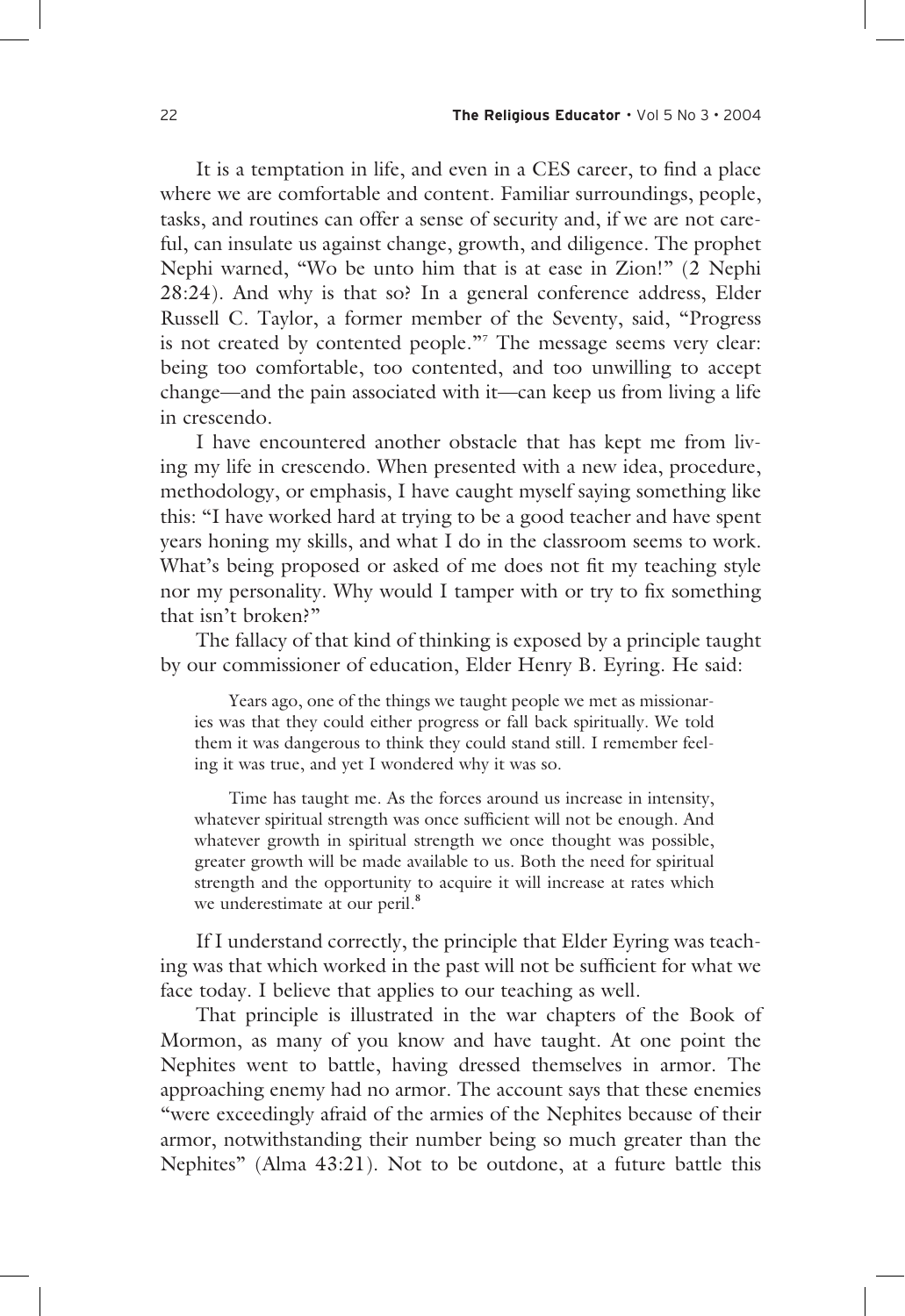enemy dressed itself in armor. Captain Moroni anticipated this; he knew that the armor of a previous battle would not suffice for the current conflict. Moroni implemented new strategies and defenses, and as the armored enemy approached, they were astonished to see the Nephites had fortified their cities. The account says: "To their uttermost astonishment, they were prepared for them, in a manner which never had been known among the children of Lehi. . . . [They] were exceedingly astonished at their manner of preparation for war" (Alma 49:8–9).

 What we did ten years ago as teachers or as parents to provide adequate armor for our young people may not be sufficient for the battles they are facing today. To be unwilling to change what we do could put our children and students at risk. Elder Marvin J. Ashton, who was a member of the Quorum of the Twelve, once said, "The recognition of the need to change has to be a greater force than the luxury of staying the same."**<sup>9</sup>** As parents, as teachers, as workers in the kingdom of God in any capacity, we cannot afford "the luxury of staying the same" if we truly want to help our young people survive their battles.

There is yet another significant obstacle that can keep us from growing as we should, both as disciples and as religious educators. I have wrestled with this one for most of my personal and professional life. I have on occasion recognized the need to change something in my life but, more times than not, have hindered the whole process because I wanted the changes to take place my way or in a way I thought best suited me. The Lord has repeatedly used processes to change me that I haven't liked. And what's more, He has changed things in and about me that I wished He would have left alone.

The Christian apologist C. S. Lewis wrote:

 When I was a child I often had toothache, and I knew that if I went to my mother she would give me something which would deaden the pain for that night and let me get to sleep. But I did not go to my mother—at least, not till the pain became very bad. And the reason I did not go was this. I did not doubt she would give me the aspirin; but I knew she would also do something else. I knew she would take me to the dentist next morning. I could not get what I wanted out of her without getting something more, which I did not want. I wanted immediate relief from pain: but I could not get it without having my teeth set permanently right. And I knew those dentists: I knew they started fiddling about with all sorts of other teeth which had not yet begun to ache. . . .

 Now, if I may put it that way, Our Lord is like the dentists. . . . Dozens of people go to Him to be cured of some one particular sin which they are ashamed of . . . or which is obviously spoiling daily life. . . . Well,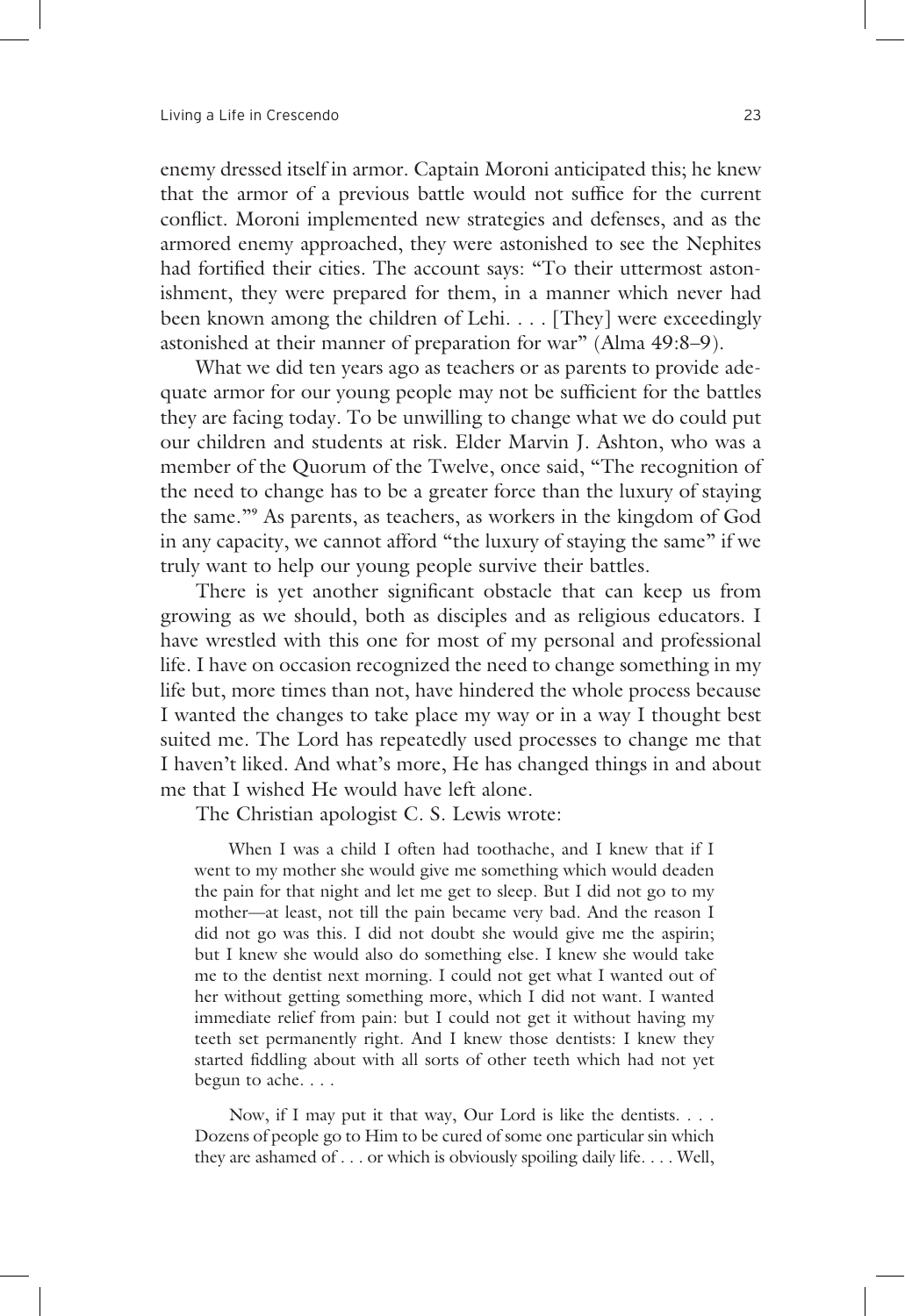He will cure it all right: but He will not stop there. That may be all you asked; but if once you call Him in, He will give you the full treatment.**<sup>10</sup>**

 So what can we do to better pursue living a life in crescendo? Our *Administering Appropriately* handbook devotes an entire chapter to this topic. It is entitled "Develop Divine Potential and Promote Professional Growth" (pages 15–17). I would like to recommend, as a start, that each of us, whether employee or spouse, read or reread this section. As you do so, prayerfully seek inspiration to determine what it is you can do to move forward in your development and growth. I firmly believe that if we are sincere in our asking, the Lord will manifest to each of us how we can further develop our knowledge, performance, attitude, and character.

That chapter in *Administering Appropriately* stresses three important principles: first, that each of us is accountable for our own growth; second, that we should seek help from others in our efforts to grow; and third, that we should report our progress. I would recommend that once you have prayerfully read that chapter, you share your insights and goals with those who can help you implement them: a spouse, a mentor, or a CES colleague or supervisor. The handbook states, "Although CES leaders should regularly provide assistance, leaders and teachers should also take initiative in seeking help by pursuing counsel, training, and feedback."**<sup>11</sup>**

 Like many others of a certain gender, I often stubbornly avoid asking for directions or guidance, either while traveling on the road or while looking for something in a store. I don't know if it is pride or some spirit of conquest, but I have wasted a lot of time and energy by not asking for help, and my wife no longer finds this trait amusing. While my stubborn wanderings in a store may not have eternal consequences, such an attitude in other parts of my life could. The scriptures tell us that many snake-bitten Israelites gave up their lives because they wouldn't even look at the help that was offered (see Numbers 21:5–9; 1 Nephi 17:41; Alma 33:19–20). I wonder how many times I have suffered unnecessarily because I was too stubborn to ask for assistance.

 With so much at stake in the lives of those we lead and teach, we do not have the luxury of wasting time and energy by stubbornly refusing to seek counsel and feedback from others. We need help, and we need to ask for it. And greater blessings will be ours if we voluntarily seek out that help rather than having administrators or supervisors mandate it or develop a program to help us do it.

I would like to offer four final thoughts or observations about change and growth.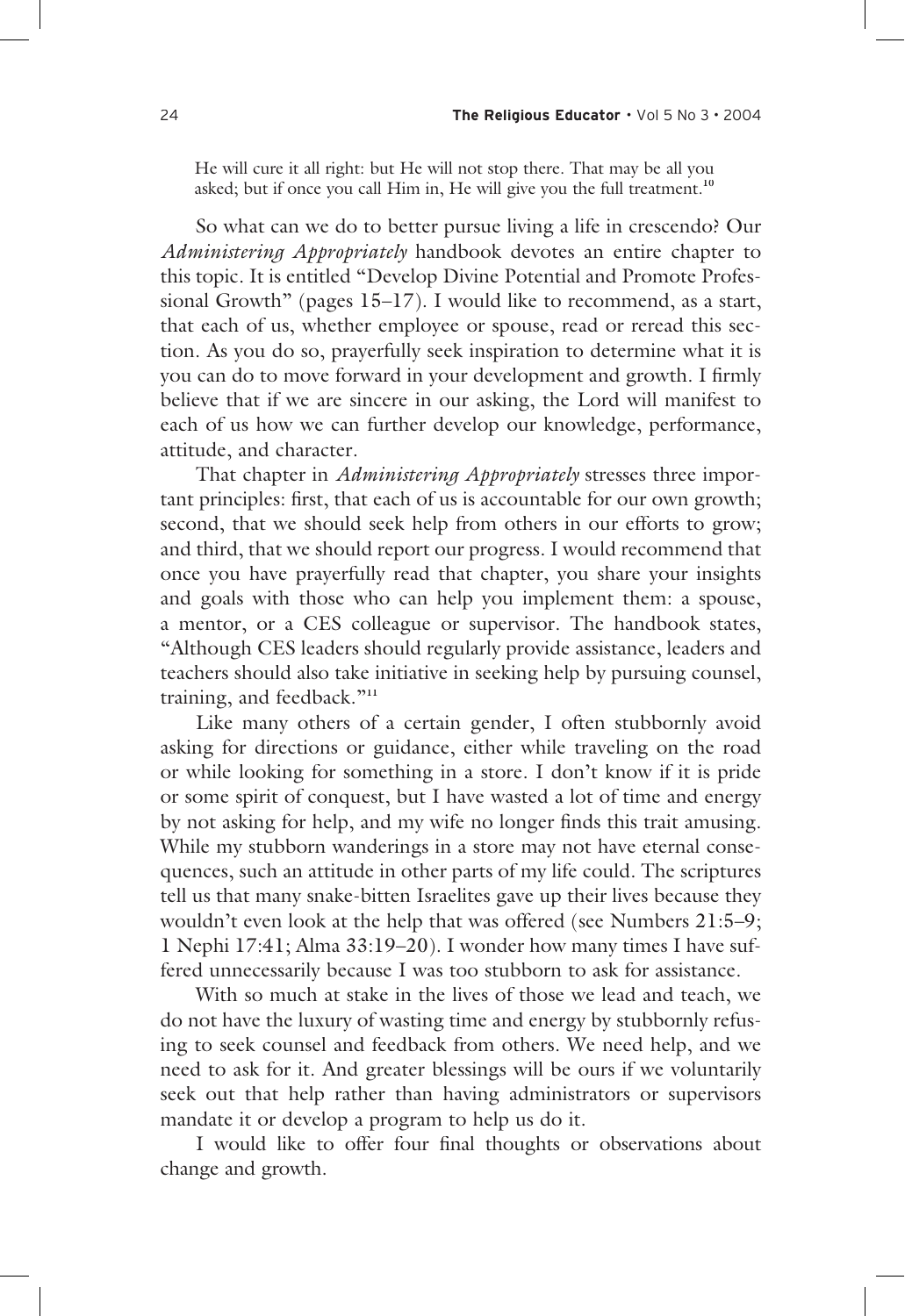*There will be flat periods in life; use them well.* First, having counseled us to live in crescendo, Elder Maxwell offered a caution; there will, of necessity, need to be some pauses in our ascent. He taught:

The seeming flat periods of life give us a blessed chance to reflect upon what is past as well as to be readied for some rather stirring climbs ahead. Patience helps us to use, rather than to protest, these seeming flat periods of life, becoming filled with quiet wonder over the past and with anticipation for that which may lie ahead. Instead of grumbling or murmuring, we should be consolidating and reflecting, which would simply not happen if life were an uninterrupted sequence of fantastic scenery, confrontive events, or exhilarating conversation.

 We should savor even the seemingly ordinary times, for life cannot be made up of all kettledrums and crashing cymbals. There must be some flutes and violins. Living cannot be all crescendo; there must be some counterpoint.**<sup>12</sup>**

*Don't be discouraged as you seek for excellence*. My second observation comes from comments made by President Hinckley at a BYU devotional. You will notice that twice he makes reference to finding happiness in the quest for excellence even if we don't experience all the growth we had hoped for. He said:

 We will not become perfect in a day or a month or a year. We will not accomplish it in a lifetime, but we can begin now, starting with our more obvious weaknesses and gradually converting them to strengths as we go forward with our lives.

All of us cannot be geniuses, but we can strive for excellence. . . .

 The excellence of which you dream may not be attainable in its entirety. But there will be progress as you try. There will be growth. There will be improvement. And there will be much of added happiness. . . .

 . . . Reach for the stars. If you touch them, great shall be your reward. If you stumble and fall while reaching upward, you will be happy knowing you have made the effort.**<sup>14</sup>**

*Look for small changes in things we do often*. My third observation comes from counsel that was given to us several years ago by Elder Eyring at our annual "Evening with a General Authority." He spoke of self-improvement and change and how we can best achieve it. He said, "Most of us have had some experience with self-improvement efforts. My experience has taught me this about how people and organizations improve: the best place to look is for small changes we could make in things we do often. There is power in steadiness and repetition. And if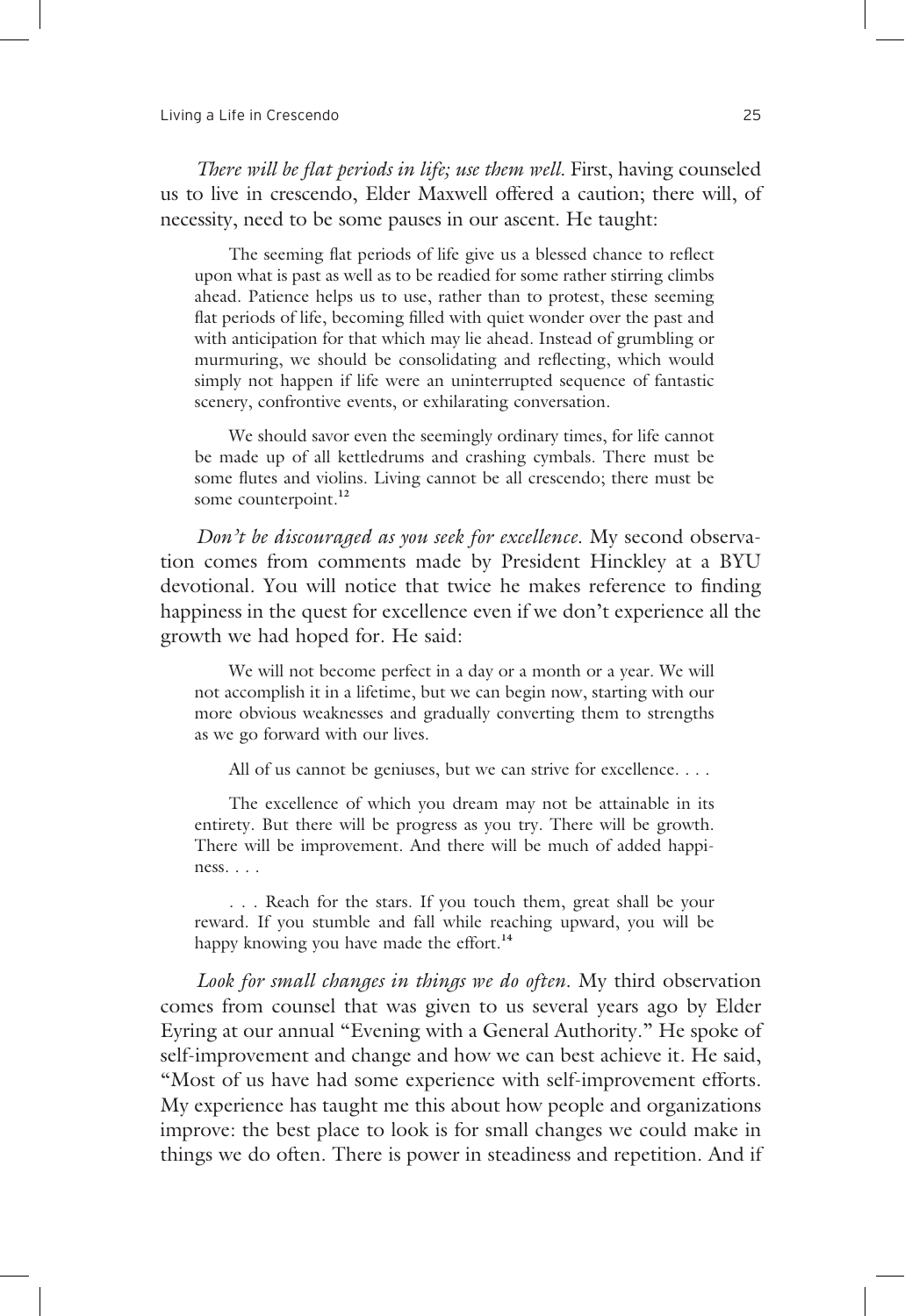we can be led by inspiration to choose the right small things to change, consistent obedience will bring great improvement."**<sup>14</sup>**

*Be willing to accept new assignments*. And finally, my fourth observation. As I have looked back over my own life and tried to identify the influences that have helped me to grow and change, I trace back many of my best growth periods to a common catalyst: a request by CES to take a new assignment. Those changes have never been easy, and they were often at times that didn't seem ideal or to places that I didn't even know existed. But the Lord knew that each one was a perfect fit for me and my family.

I am *not* suggesting that the only way to grow is to frequently change assignments. There may, in fact, be times when a change wouldn't be the right thing to do. What I am suggesting is this: When an invitation comes from CES to take a new assignment, consider it very prayerfully, and don't let comfort or the fear of change drive your decision.

 Now, in closing I would like to read the counsel given by President Spencer W. Kimball at the conclusion of the April 1979 general conference. It seems very appropriate for what I have tried to say today. He said: "Let us not shrink from the next steps in our spiritual growth, brothers and sisters, by holding back, or side-stepping our fresh opportunities for service to our families and our fellowmen. Let us trust the Lord and take the next steps in our individual lives. He has promised us that he will be our tender tutor, measuring what we are ready for. . . . He will not ask us to bear more than we can bear nor thrust upon us that for which we are not yet ready. But likewise, we must not tarry too long when we are ready to move on."**<sup>15</sup>**

 I have received my own witness that this is the Lord's Church. I know that. I also know that the Church Educational System is His as well. His hand is in this work, both globally and locally. May we live with gratitude for the sacred privilege of being instruments that His hands might use. And may we live our lives in crescendo so that, as we sing in one of our hymns, "more used would I be."**<sup>16</sup>**

## **Notes**

<sup>1.</sup> Neal A. Maxwell, in Conference Report, October 1985, 18; or *Ensign*, November 1985, 15.

<sup>2.</sup> *Administering Appropriately: A Handbook for CES Leaders and Teachers* (Salt Lake City: The Church of Jesus Christ of Latter-day Saints, 2003), 15.

<sup>3.</sup> Gordon B. Hinckley, "The Quest for Excellence," in *Brigham Young University 1998–99 Speeches* (Provo, UT: Brigham Young University, 1999), 70–71.

<sup>4.</sup> B. H. Roberts, introduction to *The History of the Church of Jesus Christ of*